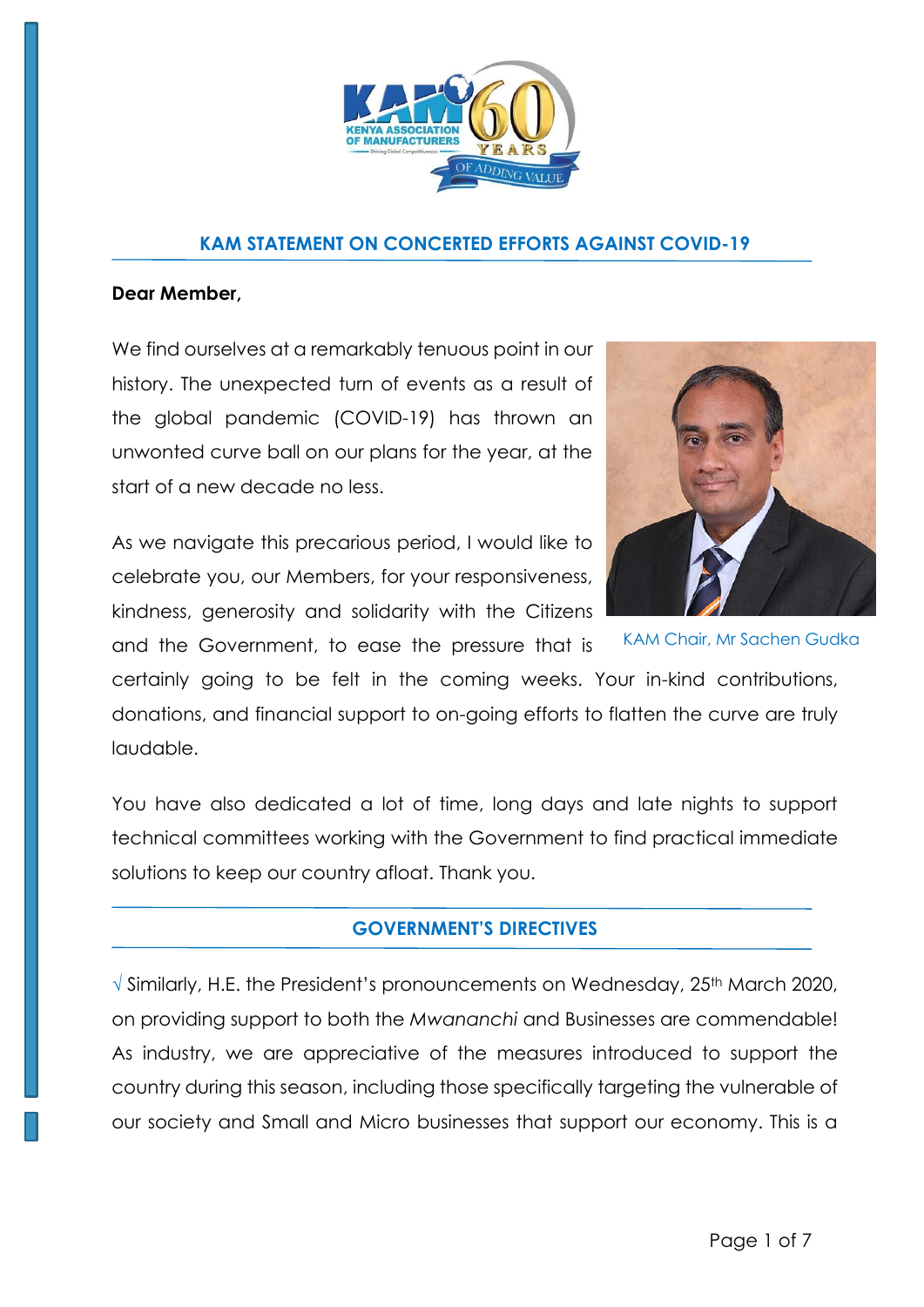demonstration that the leadership of this country is strategically building a strong foundation for a swift economic recovery from the pandemic.

 $\sqrt{ }$  Government response since the pandemic hit our borders has been encouraging, as all Ministries and agencies have expeditiously engaged their response teams in delivering quick progressive measures to protect all citizens.

 $\sqrt{}$  In its duty to keep citizens informed, the Government has done a tremendous job to thwart speculation,



President Uhuru Kenyatta

give accurate daily accounts of progress and assure the country of its vigilance.

√ A noteworthy step is the setting up of a Business Emergency Response Team led by the Ministry of Industrialization, Trade and Enterprise Development. This Team has spearheaded the formulation of measures and emergency policies to steer businesses in this time, cushioning the vulnerable especially the Small and Micro businesses.

√ I also greatly appreciate the policy measures introduced by the Central Bank of Kenya and the Monetary Policy Committee to support the country during this time. These will go a long way into releasing additional liquidity into businesses' lifeline to forestall the effect of COVID-19.

### **OUR ENGAGEMENTS**

√ On our part, thanks to your dedicated effort and contribution, Kenya Association of Manufacturers has successfully engaged the Government on measures specific to industry.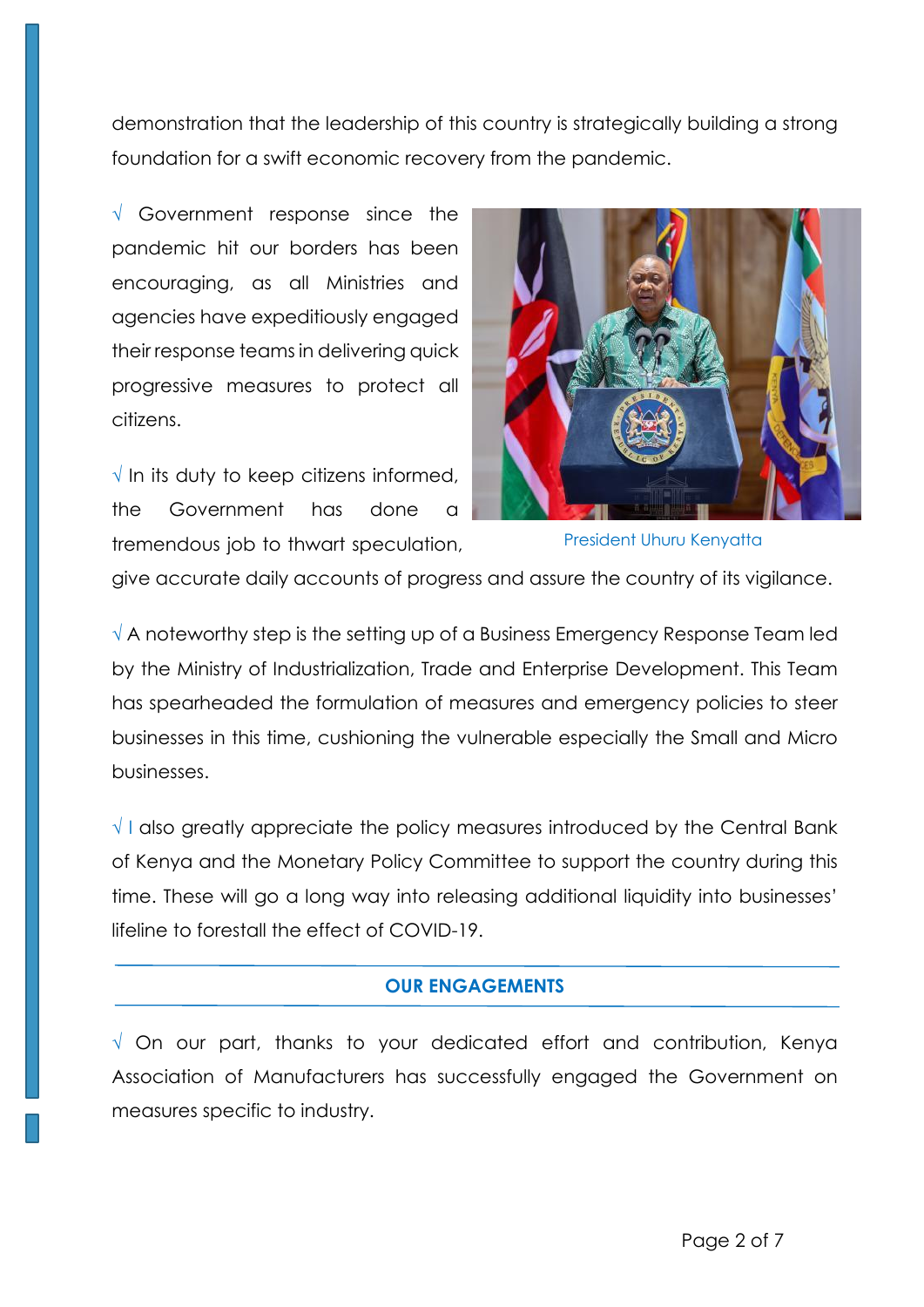$\sqrt{ }$  To ensure business continuity and contain the spread of the virus, the Association has held fruitful meetings with the Office of the President, the National Treasury, the Ministry of Industrialization, Trade and Enterprise Development and the Ministry of Labour and Social Protection. The following has been realized from these meetings:

| <b>KAM proposal</b>                                     | <b>Government response</b>                           |  |
|---------------------------------------------------------|------------------------------------------------------|--|
| refunds<br>$\Rightarrow$ Fast-track<br><b>VAT</b><br>by | $\Rightarrow$ KRA to expedite payment of all         |  |
| one-off budget<br>providing<br>$\alpha$                 | <b>VAT</b><br>refund<br>verified<br>claims           |  |
| allocation of Ksh. 22 Billion to clear                  | amounting to Ksh. 10 Billion within 3                |  |
| outstanding VAT Refunds.                                | weeks; or allow for offsetting of                    |  |
|                                                         | Withholding VAT.                                     |  |
| Government to offer free<br>$\Rightarrow$ The           | $\Rightarrow$ Ksh. 1 billion has been allocated for  |  |
| treatment for anybody affected                          | the recruitment of more<br>health                    |  |
| by COVID-19's SARS-CoV-2 virus. In                      | workers.                                             |  |
| case sick leave is applied, the                         |                                                      |  |
| government should reimburse                             |                                                      |  |
| companies for days lost.                                |                                                      |  |
| that<br>the<br>$\Rightarrow$ KAM<br>proposed            | $\Rightarrow$ Payment of at least of Ksh. 13 Billion |  |
| government directs Ministries,                          | of the verified pending bills, within                |  |
| Departments, Agencies (MDAs)                            | three weeks.                                         |  |
| and County Governments pay all                          |                                                      |  |
| suppliers fully, starting with SMEs                     | $\Rightarrow$ Private sector is also encouraged to   |  |
| before paying large corporates                          | all<br>outstanding payments<br>clear                 |  |
| and multinationals until the virus is                   | within<br>themselves<br>three<br>among               |  |
| under control.                                          | weeks.                                               |  |
| $\Rightarrow$ The Association requested that            | $\Rightarrow$ On 23rd March 2020, the Central        |  |
| the Repo Rate/Central Bank Rate                         | Bank of Kenya (CBK) Monetary                         |  |
| (CBR) be reduced from the                               | Policy Committee (MPC) reduced                       |  |
| current 8.25% (Kenya) to 5% to                          | CBR from 8.25% to 7.25%.                             |  |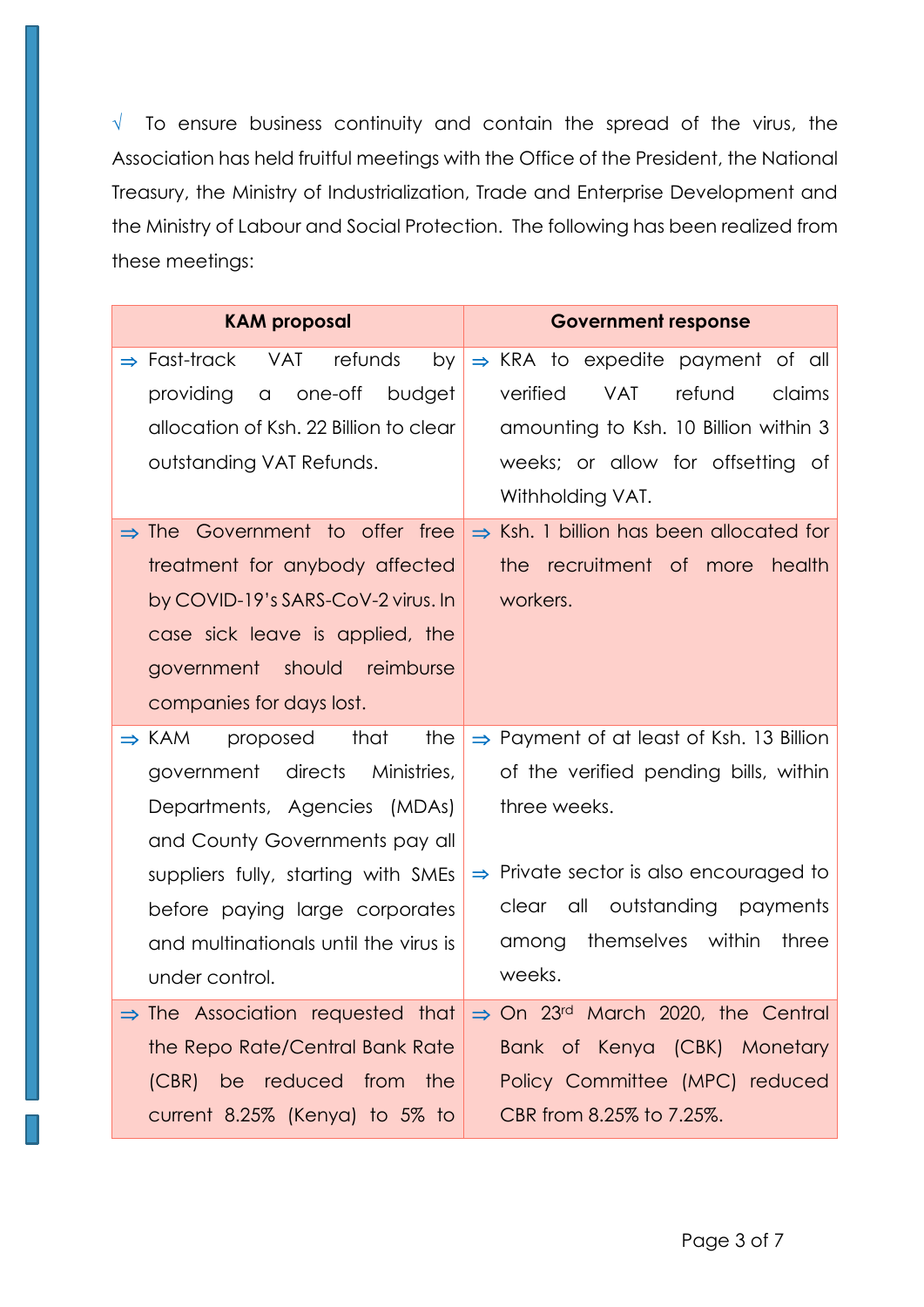|  | benefit<br>lenders<br>struggling<br>especially the SMEs.<br>$\Rightarrow$ Commercial banks should reduce<br>their lending rates with equal<br>margins.                                                                                                        |                                                                                                                                                                                                                                                                                                                                                                |
|--|---------------------------------------------------------------------------------------------------------------------------------------------------------------------------------------------------------------------------------------------------------------|----------------------------------------------------------------------------------------------------------------------------------------------------------------------------------------------------------------------------------------------------------------------------------------------------------------------------------------------------------------|
|  | $\Rightarrow$ Cut the Cash Reserve Ratio (CRR)<br>from 5.25% to 2% to ensure banks<br>release cash into the economy.                                                                                                                                          | $\Rightarrow$ The MPC also reduced CRR from<br>4.25%<br>5.25%<br>to<br>to release<br>an<br>additional Ksh. 35.2 billion into the<br>market.                                                                                                                                                                                                                    |
|  | $\Rightarrow$ 6 months' Moratorium for Non-<br>Performing Loans: Besides the<br>foreseeable negative effects of<br>COVID19 which may increase<br>the ratio of gross non-performing<br>loans to gross loans, bad loans<br>currently stand at KSh. 330 billion. | $\Rightarrow$ On 16 <sup>th</sup> March 2020, the Central Bank<br>announced mitigation measures to<br>borrowers that were up-to-date with<br>their loan repayment.<br>$\Rightarrow$ KAM is also seeking to meet Kenya<br><b>Bankers</b> Association<br>(KBA)<br><b>on</b><br>complementary<br>mitigation<br>measures banks can offer<br>to to<br>manufacturers |
|  | relevant taxes for SMEs including<br>VAT from 16% to 8%, Corporate Tax<br>from $30\%$ to 15% for the next 6<br>months.                                                                                                                                        | $\Rightarrow$ Government to reduce/cancel $\Rightarrow$ Reduction of the VAT from 16% to<br>14%, effective 1st April 2020.<br>$\Rightarrow$ Reduction of Resident Income Tax<br>(Corporation Tax) from 30% to 25%.<br>$\Rightarrow$ Reduction of the turnover tax rate<br>from the current 3% to 1% for all<br>MSMEs.                                          |
|  | $\Rightarrow$ Expansion of salary bands where<br>minimum taxable salary income to<br>be increased from Ksh. 11,587 to<br>25,000 and review of the salary                                                                                                      | $\Rightarrow$ 100 % Tax Relief for persons earning<br>gross monthly income of up to Ksh.<br>24,000.                                                                                                                                                                                                                                                            |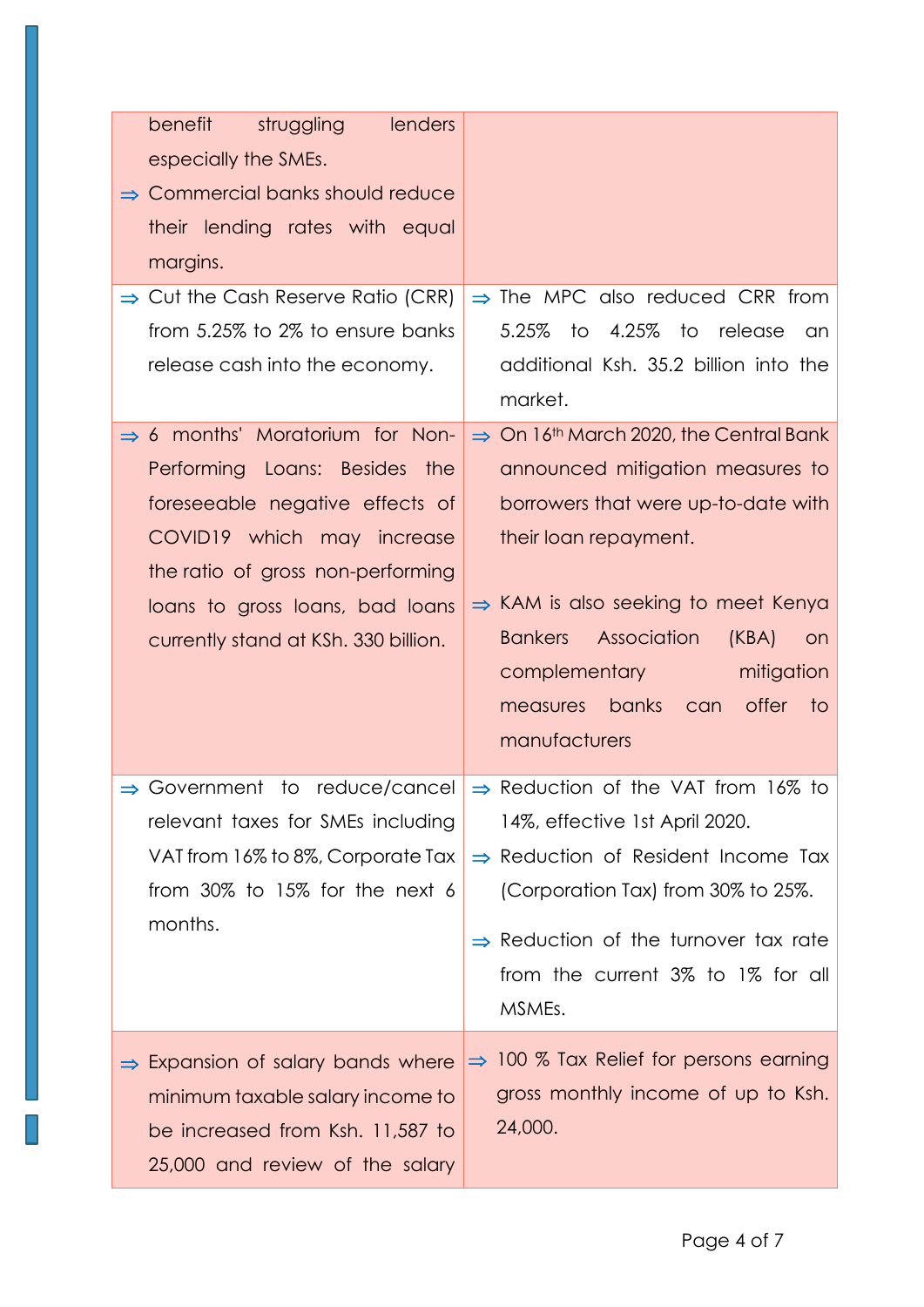| every two years.                                                                                                                           |  |
|--------------------------------------------------------------------------------------------------------------------------------------------|--|
| $\Rightarrow$ Appropriation of an additional Ksh.<br>10 Billion to the elderly, orphans and<br>other vulnerable members of our<br>society. |  |

## **OUR MANIFESTO**

√ Nonetheless, even as we do all of this in a fast-changing, daunting and very unpredictable situation, I implore us to remember our historic central role in building and upholding the society since before independence. There will be pain but let it will be easier to bear because we have all joined hands as industry to make it so. We are the custodians of the economy and when this dark cloud has passed, the onus will also be on us to stand strong as a development partner for our beloved country.

- ⇒ In view of this, we must do our utmost to ensure that there are at best No, and at worst, minimal job losses. We must dedicate our resources to supporting as many livelihoods as possible to cushion all citizens.
- ⇒ We must also mobilize our resources to support various on-going initiatives to mitigate the spread of the virus throughout the country and especially to disadvantaged populations. We need to ensure that citizens feel supported and included.
- ⇒ At this point, I must also emphasize that part of this inclusion is dependent on Citizens' ability to access essential goods and services during this period. Therefore, it is our obligation to remain ethical and fair in our pricing to enable, especially those whose daily wage will be greatly impacted by the pandemic, to cater to their basic needs.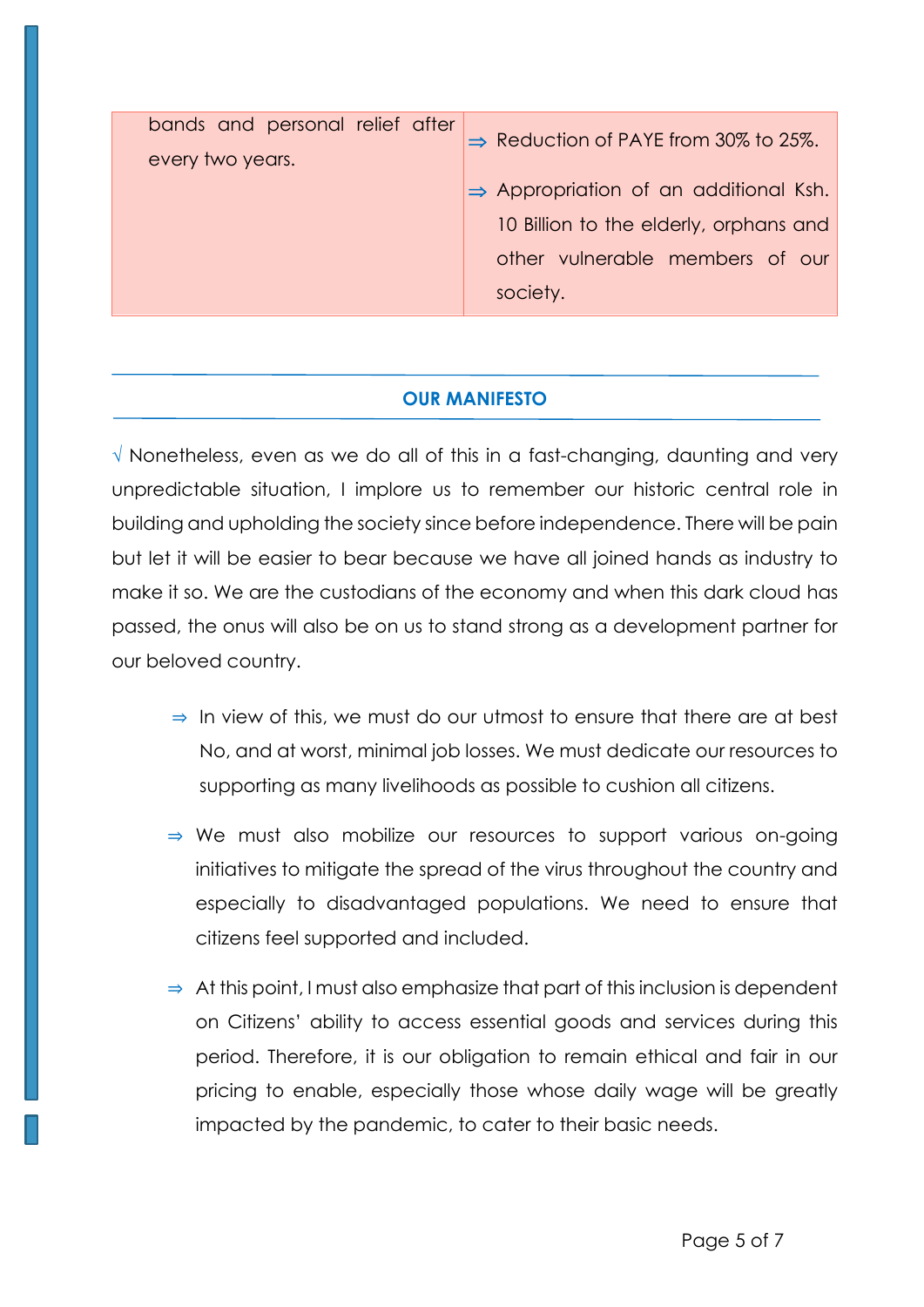- ⇒ It is also imperative that, for those in industry whose services are deemed essential and therefore allowed to operate, we prioritize the health and safety of those in our companies and in our communities, by strictly adhering to guidelines and protocols provided by the Government under the Operational Safety and Health Act.
- $\Rightarrow$  It is only by doing this that we will stand by our country to ensure the continuity and availability of critical supplies and essential products.
- ⇒ We have also launched an online directory to help the public and other businesses access local products and services to support their



operations during this time. I urge you to log on to the [Online Directory](http://www.directory.kam.co.ke/) and update your information.

⇒ KAM has proposed measures that can be applied as Border Point protocols to facilitate the safe movement of supplies, and these have now been adopted by the EAC Council of Ministers.

# **CONCLUSION**

 $\sqrt{ }$  As we develop these measures, with the dynamic-nature of the disease, we must also look at the gaps that have been uncovered during this time with a futuristic view to address them in the long-term.

√ For this reason, we are working very closely with the Government to develop rebound strategies on which we can embark post-COVID-19. Once again, I look to you to be an active part of this process to help our Nation come out strong on the other side of the pandemic.